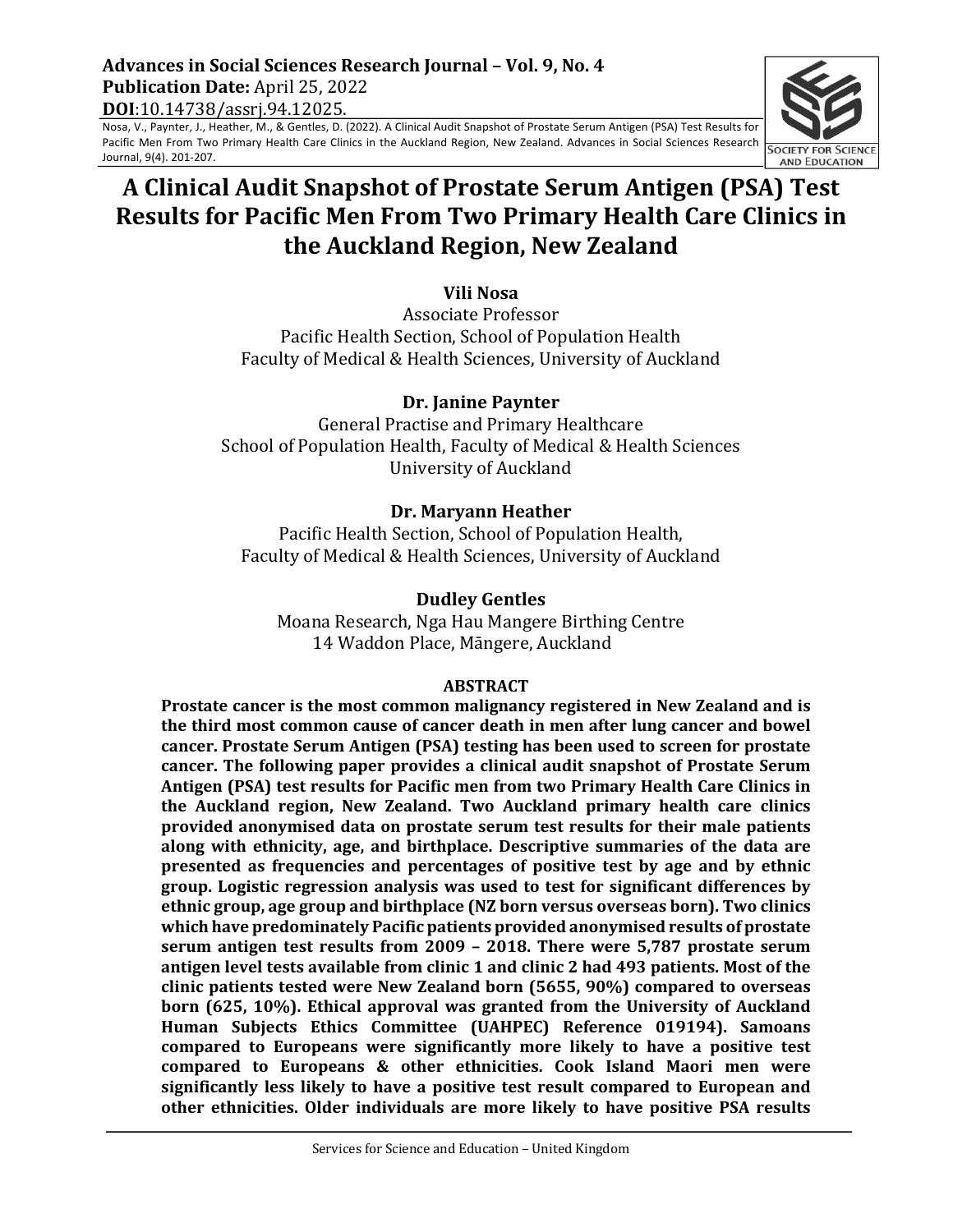#### which shows that this is very similar and consistent with the current literature. **Those being born overseas compared to being New Zealand born were significantly** less likely to have positive serum antigen results.

**Keywords:** PSA testing, Prostate cancer, clinical audit, Pacific men.

# **BACKGROUND**

Cancer has been a significant health problem for many Pacific communities in New Zealand and it is well known that cancer rates have not improved in the last 30 years (Lawerson et al (2014, Ministry of Health 2012a, & 2012b). For Pacific people cancer has been a significant health problem for many Pacific people in New Zealand (Foliaki 2004, Finau 2001).

Prostate cancer has been a leading cause for high mortality rates for Pacific men (Medical Council of NZ & Mauri Ora Associates 2010). A study which focused on cancers disparities for indigenous populations for Maori, Native Hawaiians and Pacific people found that Pacific people cancers rates were not well known in comparison to Maori and Natïve Hawaiians. The study found that cancer mortality rates were higher for Maori and Pacific populations (Dachs eta al 2008). 

Mortality from prostate cancer is said to be rising in Pacific men (Matti et al 2021). However, the incidence rate is lower than for European men. PSA testing has been shown to be variably applied in New Zealand general practices (van Rij 2013, Obertova 2012). It is well known that the risk for developing prostate cancer increases as Pacific men get older (Meredith 2012, Sneyd 2008).

#### **METHODS**

Two health care providers with a large number of Pacific male patients provided anonymised results of prostate serum antigen test results from 2009 - 2018. A total of 6,280 patients was included in this study. There were 5,787 prostate serum antigen level tests available from clinic 1 and 493 from clinic 2. Most of the clinic patients tested were New Zealand born (5655, 90%) compared to overseas born  $(625, 10\%)$ .

Both clinics use Medtech32 to extract key information for health issues. A query builder was used to develop the key variables for data analysis. The key terms used in the query builder was PSA male test results, ethnicity, place of birth. This was then extracted into an excel sheet. This data was crossed checked with the Primary health care organization data base for the correct PSA test results, ethnicity, and birthplace. Ethical approval was granted from the University of Auckland Human Subjects Ethics Committee (UAHPEC) Reference 019194).

#### **RESULTS**

The proportion of positive test outcomes was lower amongst the younger age groups. There is considerable variation in proportion of positive test results by age and ethnicity (Table 1  $\&$ Figure 1). Confidence intervals are wide due to the smaller sample sizes. Some categories have been aggregated to protect privacy where counts were less than 6.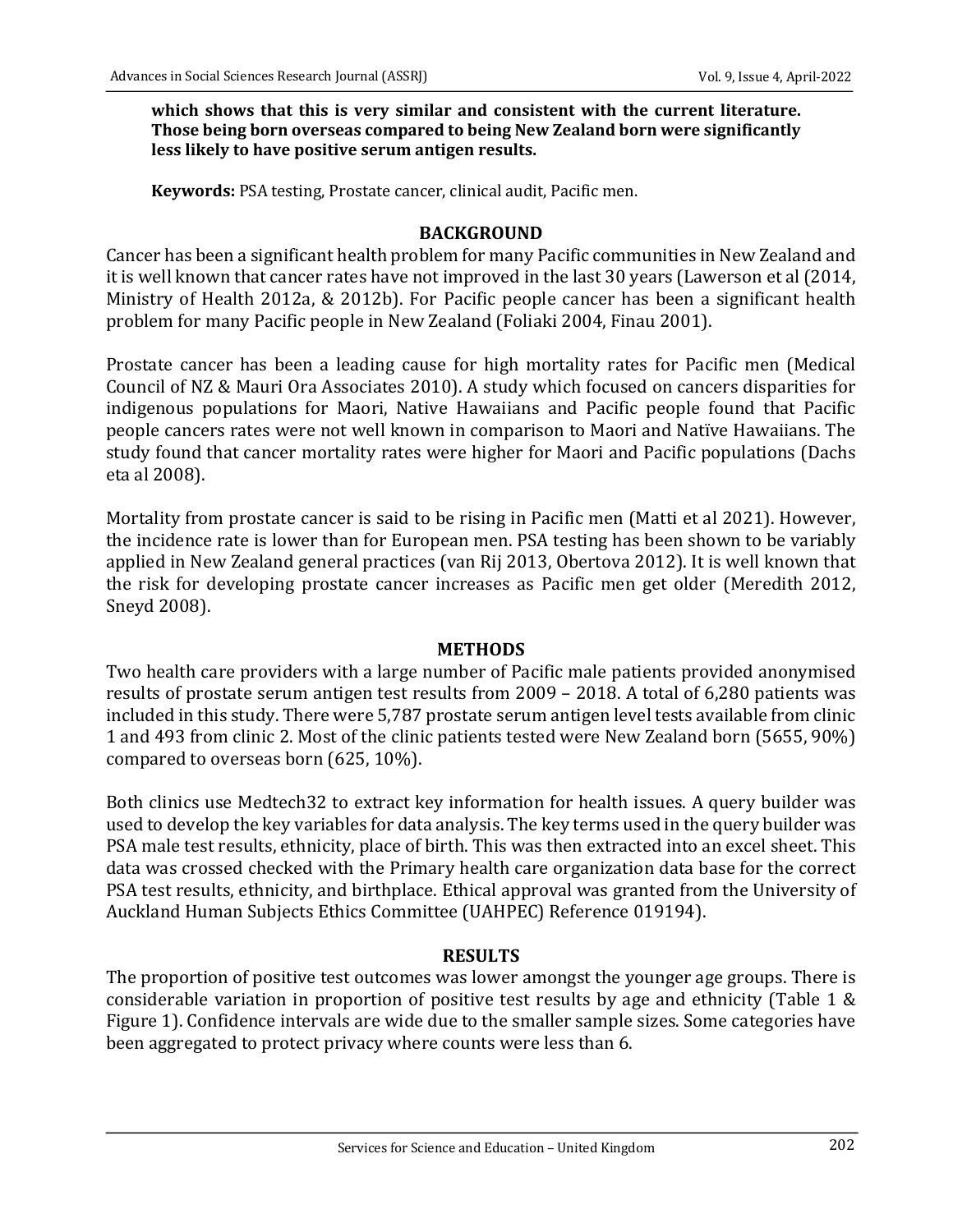Nosa, V., Paynter, J., Heather, M., & Gentles, D. (2022). A Clinical Audit Snapshot of Prostate Serum Antigen (PSA) Test Results for Pacific Men From Two Primary Health Care Clinics in the Auckland Region, New Zealand. Advances in Social Sciences Research Journal, 9(4). 201-207.

| Table 1 Test results at clinic by age and ethnic group |                                                   |              |        |                            |
|--------------------------------------------------------|---------------------------------------------------|--------------|--------|----------------------------|
|                                                        | <b>Positive</b><br><b>Serum</b><br>Antigen<br>(n) | Total<br>(N) | (%)    | 95%<br>Confidence<br>Range |
| <b>Age Group</b>                                       |                                                   |              |        |                            |
| <50 years                                              | 28                                                | 396          | 7.1    | $(4.8-10.1)$               |
| 50-59                                                  | 86                                                | 1,747        | 4.9    | $(4.0 - 6.0)$              |
| 60-69                                                  | 224                                               | 2,359        | 9.5    | $(8.3 - 10.8)$             |
| $\geq$ 70 years                                        | 493                                               | 1,777        | 27.7   | $(25.7 - 29.9)$            |
| Pacific ethnicities                                    |                                                   |              |        |                            |
| Samoan                                                 | 243                                               | 1,372        | (17.7) | $(15.7 - 19.8)$            |
| Tongan                                                 | 14                                                | 224          | (6.3)  | $(3.5 - 10.3)$             |
| Cook Island Māori                                      | 13                                                | 291          | (4.5)  | $(2.4 - 7.5)$              |
| Niuean                                                 | 21                                                | 178          | (11.8) | $(7.5 - 17.5)$             |
| Pacific Island nfd                                     | 10                                                | 200          | (5.0)  | $(2.4 - 9.0)$              |
| Other ethnicities                                      |                                                   |              |        |                            |
| NZ Māori                                               | 97                                                | 659          | (14.7) | $(12.1 - 17.7)$            |
| Asian                                                  | 121                                               | 749          | (16.2) | $(13.6 - 19.0)$            |
| Indian                                                 | 40                                                | 709          | (5.6)  | $(4.1 - 7.6)$              |
| European & other<br>missing                            | 271                                               | 1,888<br>9   | (14.4) | $(12.8 - 16.0)$            |

This analysis of the data indicates some areas of interest and concern. Samoans compared to Europeans were significantly more likely to have a positive test compared to Europeans & other ethnicities after adjustment for age and country of birth (Figure 1). On a more positive note, Cook Island Māori men were significantly less likely to have a positive test result compared to European & other ethnicities. Older individuals are more likely to have positive PSA results this is consistent with current epidemiological research. Finally, those born overseas compared to being New Zealand born were significantly less likely to have positive serum antigen results.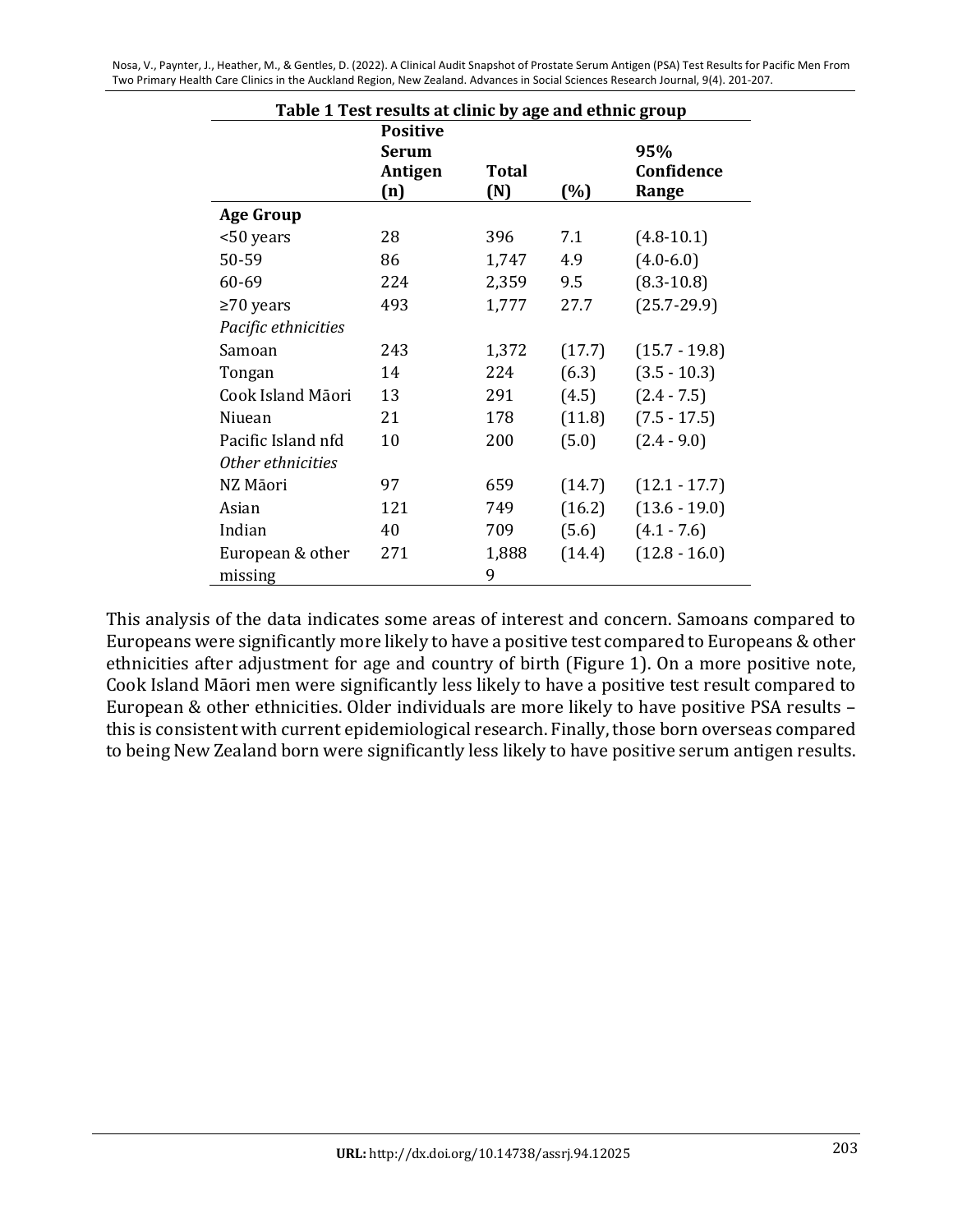

**confidence intervals**

#### **DISCUSSION**

The results from the data found that Samoans compared to Europeans were significantly more likely to have a positive test compared to Europeans & other ethnicities. This could highlight that a large proportion of patients enrolled in these 2 clinics are predominately Samoan. This also reflects that the Samoan population is the largest Pacific population in New Zealand (New Zealand Statistics 2018).

For Cook Island Maori men we found that they were significantly less likely to have a positive test result compared to European and other ethnicities. The Cook Islands Maori population have been in New Zealand for a long time, and they are also NZ citizens. It maybe that they are aware of the services that are available for healthcare delivery and therefore will seek medical testing for PSA. This could also mean that a high proportion of Cook Islands Maori men may have a family history of prostate cancer and therefore are more likely to ask for screening and testing. 

Older Pacific men are more likely to have positive PSA results which shows that this is very similar and consistent with the current literature and research by others have also confirmed these similar findings (Hodgson et al 2012, Brown et al 2015).

Those being born overseas compared to being New Zealand born were significantly less likely to have positive serum antigen results. Whilst this is a key finding Pacific men born overseas and who may have grown up in the Pacific Islands are aware of the health issues and screening tests around prostate cancer. It may also mean that PSA testing is a key feature of routine health checks in the Pacific Islands. Furthermore, culturally adapted health promotion activities could be shown as a positive platform for prostate awareness educational programmed they are used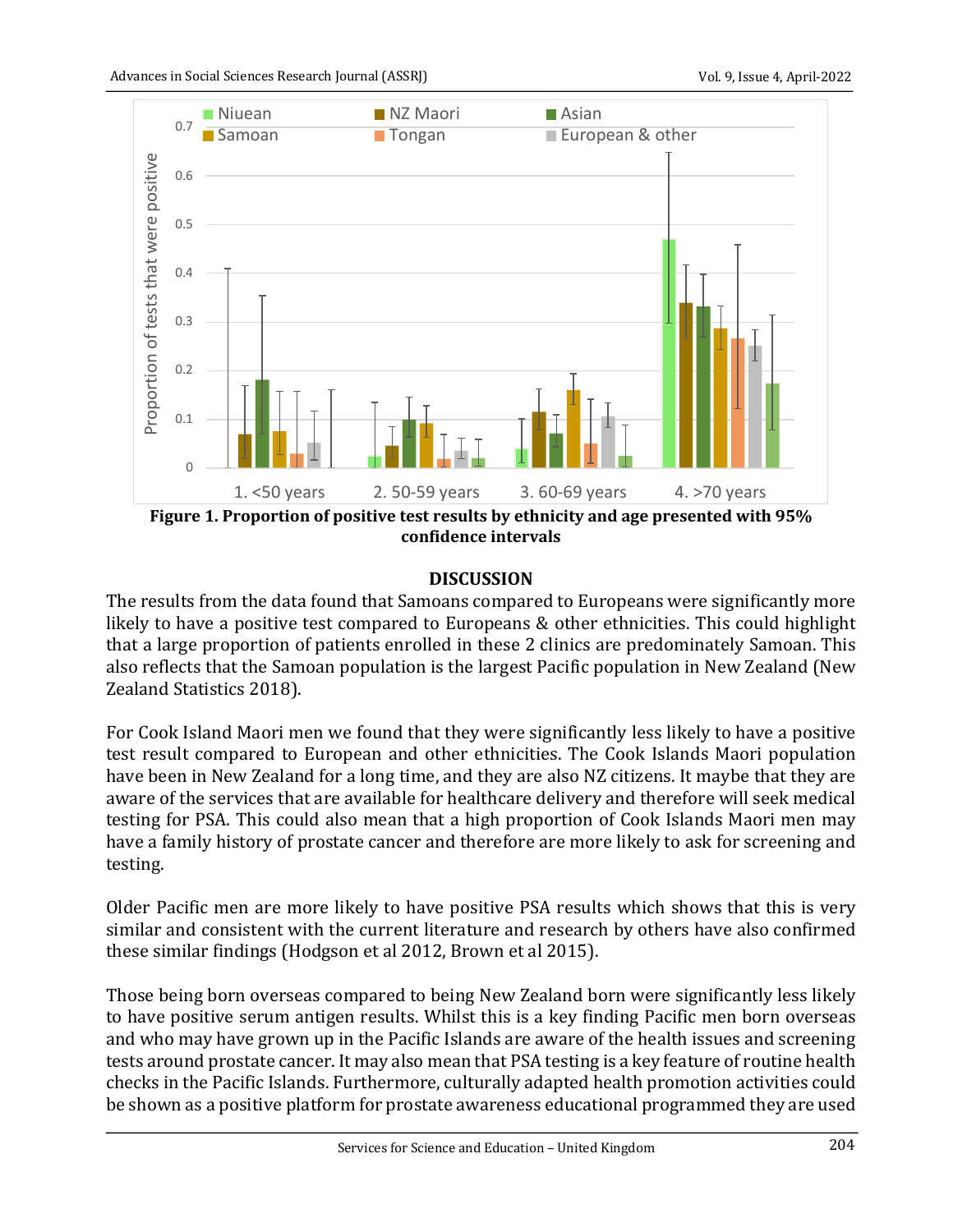within many of the Pacific Island's countries. Previous research has shown culturally adapted health promotion activities have been an effective mechanism for positive health seeking behaviours (Korogasagasa & Nosa 2021, Ofanoa et al 2021, Kaholokula et al 2018).

# **RECOMMENDATIONS**

Given the disparate burden of prostate cancer in Pacific men we think the significant findings justify further exploration of prostate screening and diagnosis in primary health care with particular attention to within Pacific ethnic differences and birthplace. It is possible one or more aspects of acculturation has contributed to an increased risk of prostate cancer.

Primary health clinics may also need a better process of recording PSA testing results. Both the clinics identified that that there was a need for better quality assurance data collection for using computer processes for collecting PSA test results.

PSA testing should be provided as a test just like doing a routine blood test. If a patient has a history of prostate cancer, then this should be kept on their medical file. More PSA screening tests should be made compulsory if a patient has a family history for prostate cancer.

For the clinics there should also be an alert or recall process that as the patient gets older, they should be made aware that a routine prostate cancer assessment should be available for PSA testing. 

The key messages that can be learnt from this audit is ethnic differences were highlighted between the ethnic groups. These services should provide culturally ethnic specific health promotion services that will need to be tailor made for each specific ethnic group for prostate cancer awareness and education.

The birthplace of patients who were born overseas also highlighted lower rates of PSA testing and those patients who were born in New Zealand had higher rates of PSA testing. Further education activities should highlight the need to developing media forms such as pamphlets and educational videos for older Pacific men in the own ethnic languages.

The promotion of PSA testing amongst Pacific men needs to be promoted widely in the Pacific community and Pacific churches so Pacific men can have access to primary healthcare services that are equitable for reducing poor health disparities. Further promotional strategies need to encourage a higher uptake of PSA testing amongst Pacific men.

Given that this audit had only two clinics with a large proportion of Pacific men, further work is still needed to recruit other clinics which have a higher Pacific male enrollment and further audits could look at clinics outside of the Auckland region.

# **CONCLUSION**

This is the first study in New Zealand that we know that has examined prostate serum antigen testing results by Pacific ethnicity and from two clinics that have a high number of Pacific men enrolments. Caution is needed in interpreting results based on a small local study and nonrandom sampling. Further research is needed around the issues for PSA testing for Pacific men in New Zealand.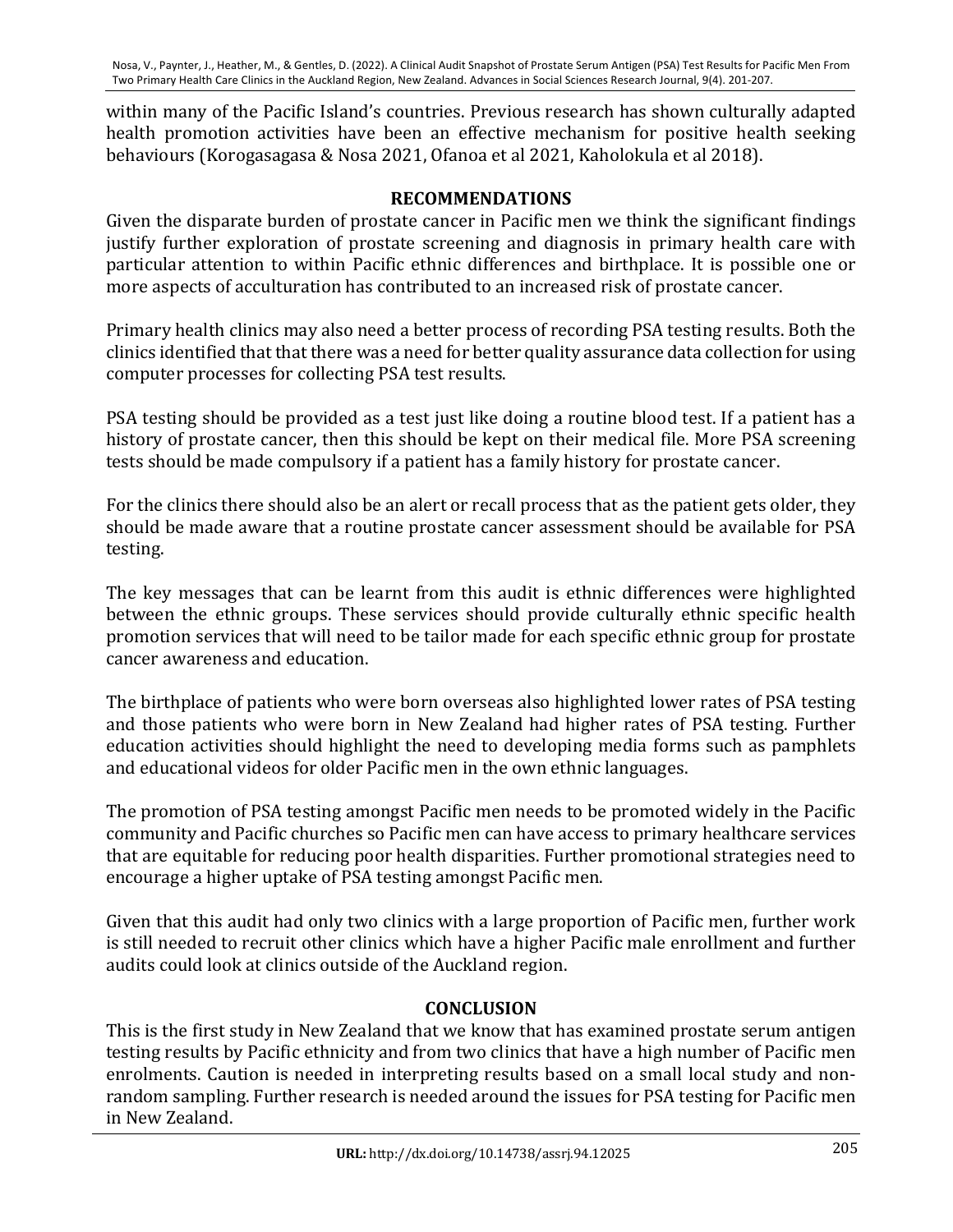# **ACKNOWLEDGEMENTS**

We would like to thank the Prostate Cancer foundation NZ for funding this project and the two primary healthcare clinics for providing the datasets.

#### **References**

Brown, C. Hodgson, F. Holmes, M. Lawrenson, R. (2015). The patient perspective on a first raised PSA test. Volume 7, Number 3, September, 213-220. Journal of Primary Healthcare.

Dachs, G. Currie, M. McKenzie, F. Jeffreys, M. Cox, B. Foliaki, S. Marchand, B. (2008). Cancer disparities in indigenous Polynesian populations: Māori, Native Hawaiians, and Pacific people. Vol 9 May, Onconlogy, The Lancet. 

Hodgson, F. Obertová, Z. Brown, C. Lawrenson, R. (2012). PSA testing in general practice Journal of Primary Healthcare 4(3):199-204.

Kaholokula, K. Townsend, C. Look, M. Delafield, R. Sinclair, K. (2018) Culturally responsive approaches to health promotion for Native Hawaiians and Pacific Islanders, Annals of Human Biology, 45:3, 249-263, DOI: 10.1080/03014460.2018.1465593

Koroigasagasa, T. Nosa, V. (2021). A Systematic Review Of Diabetes Mellitus In Fiji. Global Scientific Journal GSJ: Volume 9, Issue 7, July 2021, Online: ISSN 2320-9186 www.globalscientificjournal.com

Finau, SA, Tukuitonga, CF. (2001). Cancer in Niue: analysis of a cancer register 1962–1985, (2001). Pacific Health Dialogue; 8: 94–98. 

Foliaki, S. Jeffreys, M. Wright, C. Blakey, K. Pearce, N. (2004). Cancer in Pacific people in New Zealand: a descriptive study, Pacific Health Dialogue; 11: 94-100.

Lawrenson, R. Brown, C. Obertova, Z. Lao, C. Conaglen, H. (2014). The costs and complications of screening for prostate cancer in New Zealand. Final Report to the Health Research Council and Ministry of Health. Waikato Clinical School, Hamilton.

Matti, B. Chapman, D. Zargar-Shoshtari, K. (2021), Ethnic and regional differences in the temporal trends of prostate cancer incidence and mortality in New Zealand. ANZ Journal of Surgery, 91: 2806-2816. https://doiorg.ezproxy.auckland.ac.nz/10.1111/ans.17263

Meredith, I. Sarfati, D. Ikeda, T. Blakely, T. (2012). Cancer in Pacific people in New Zealand. *Cancer Causes & Control*, *23*(7), 1173-1184.

Ministry of Health (2012a). Cancer: New registrations and Deaths 2009, Wellington, Ministry of Health.

Ministry of Health (2012b). Cancer patient survival change over time update: covering the period 1994 to 2009, Wellington, Ministry of Health.

Medical Council of New Zealand & Mauri Ora Associates (2010). Best Health outcomes for Pacific peoples practice implications, Wellington, Medical Council of New Zealand.

New Zealand Statistics (2018). Samoan ethnic group. https://www.stats.govt.nz/tools/2018-census-ethnicgroup-summaries/samoan

Obertova, Z. Brown, C. Holmes, M., Lawrenson, R. (2012). Prostate cancer incidence and mortality in rural men -A systematic review of the literature. Rural and Remote Health, 12(2), [247]-[257]. https://search.informit.org/doi/10.3316/informit.346275156488841

Ofanoa, M. Aitip, B. Ram, K. Dalmia, P. Pal, M. Nosa, V. Goodyear-Smith, F. (2021) A qualitative study of patient perspectives of diabetes and diabetic retinopathy services in Vanuatu. Journal: Health Promotion Journal of Australia 00:1–8. https://doi.org/10.1002/hpja.484

Sneyd, M.J. (2008). Ethnic differences in prostate cancer survival in New Zealand: a national study. *Cancer Causes Control* **19,** 993–999 (2008). https://doi.org/10.1007/s10552-008-9166-1